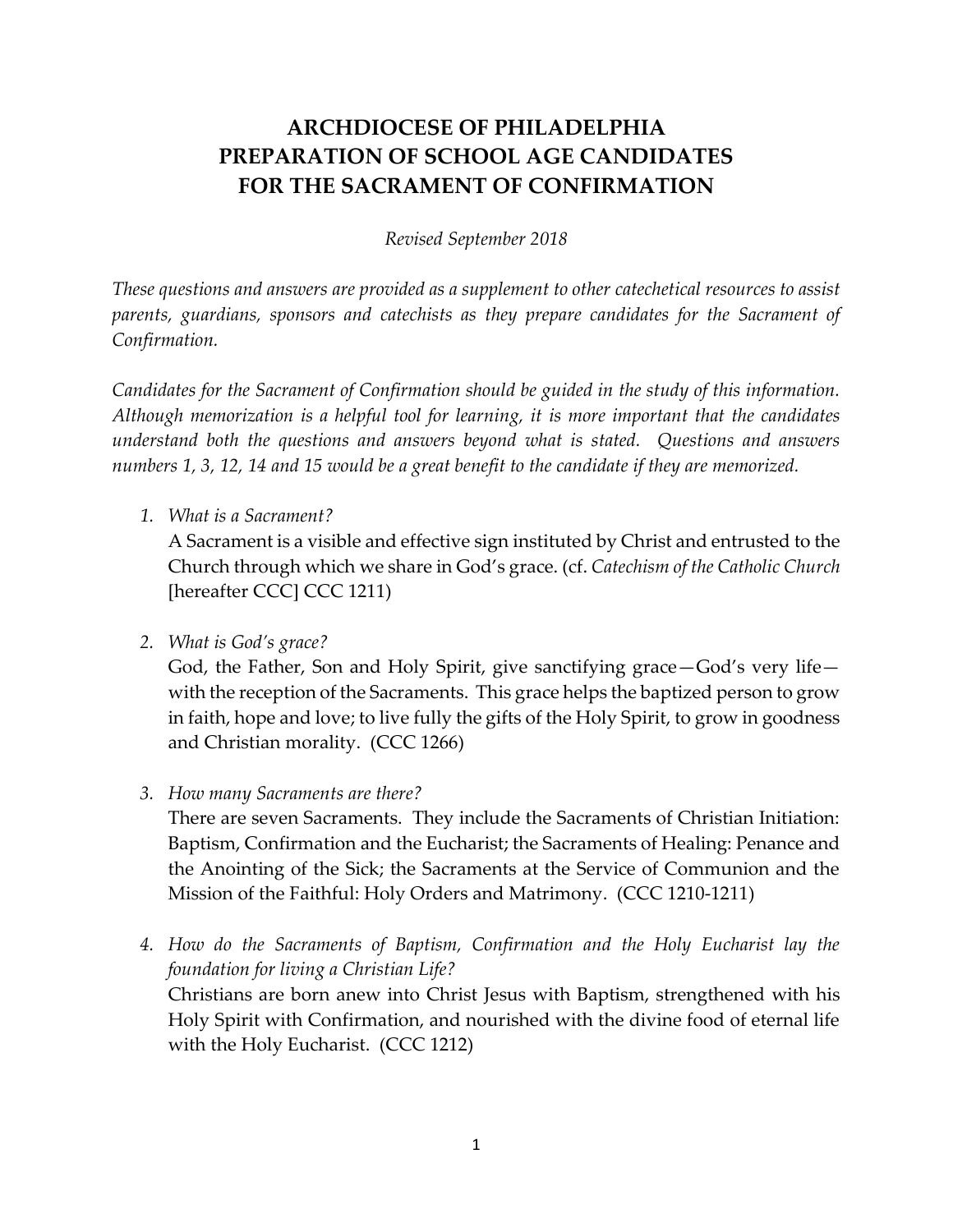*5. What is the Sacrament of Baptism?*

The Sacrament of Baptism is the door to all the other Sacraments. With the Sacrament of Baptism, a person is freed from Original Sin, reborn as a child of God, becomes of member of Christ's Body, the Church, and is given the promise of Eternal Life. (CCC 1213)

*6. How does the Church carry out the Sacrament of Baptism?*

The sacred minister—Bishop, priest or deacon—immerses the candidate in water three time or pours water over the head of the candidate three times. At the same time he says, "N., I baptize you in the name of the Father, and of the Son, and of the Holy Spirit." (cf. CCC 1239-1240) In case of emergency, anyone, even a nonbaptized person, with the intention of the Church, baptizes in the same way. (CCC 1256).

- *7. Does the Sacrament of Baptism impart an indelible mark on the soul?* Baptism seals the new Christian with the indelible spiritual mark (character) of belonging to Christ. No sin can ever erase this indelible mark. This is why the Sacrament of Baptism can never be repeated. (CCC 1272)
- *8. What is the Sacrament of Confirmation?*
	- The Sacrament of Confirmation completes the grace of Baptism.
	- With this Sacrament, a baptized person is more perfectly bound to the Church and receives a special strength of God, the Holy Spirit.
	- With Confirmation, a person becomes a true witness to Christ, especially by spreading and defending the faith by word and deed. (CCC 1285)
- *9. Who is to receive the Sacrament of Confirmation?*

Every baptized person should receive the Sacrament of Confirmation. The Sacrament of Confirmation forms a unity with the Sacrament of Baptism and the Eucharist. (CCC 1306)

- *10. How does a person prepare for the Sacrament of Confirmation?*
	- A person prepares for the Sacrament of Confirmation through prayer, study and a new commitment to the promises made at Baptism.
	- This preparation aims to assist the candidate to have a more intimate union with Jesus Christ and the Church, to be even more ready to witness to the Gospel in every circumstance.
	- This preparation also includes living in the state of grace, living without serious sin. So, the reception of the Sacrament of Penance is a part of this preparation.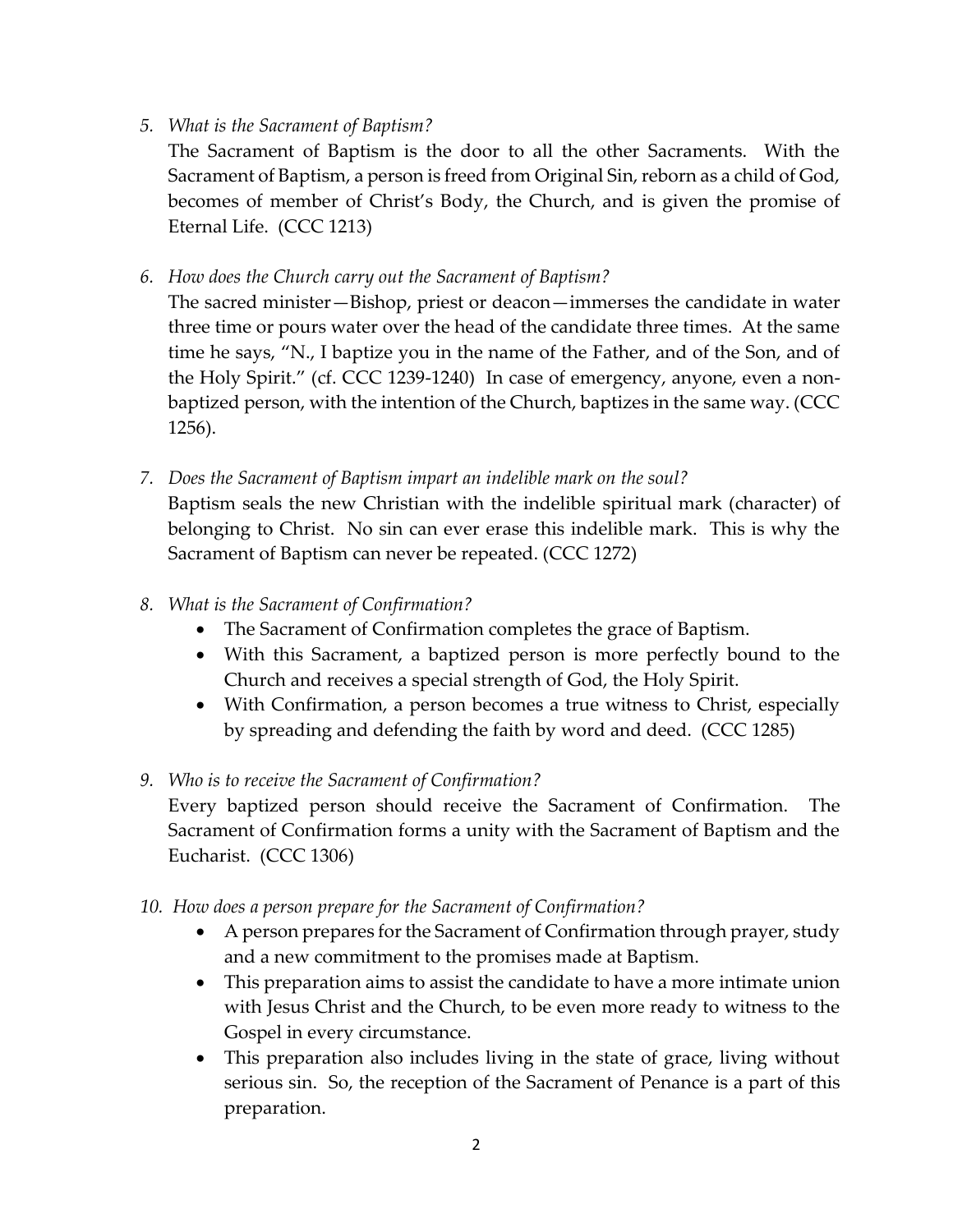- A Sponsor, often a godparent at Baptism, accompanies the candidate during preparation and the celebration of the Sacrament of Confirmation. (CCC 1309-1311)
- *11. How does the Church carry out the Sacrament of Confirmation?*
	- The Bishop is the original minister of the Sacrament of Confirmation. However, at times, a priest may be delegated by the Bishop to administer the Sacrament.
	- For the conferral of Confirmation, the candidates are presented to the Bishop, the Word of God is explained for a deeper understanding of the Sacrament of Confirmation, the candidates renew their baptismal promises, the Bishop lays hands on the candidates calling upon God, the Holy Spirit, they are anointed with Sacred Chrism, and the rite concludes with the Universal Prayer (CCC 1297-1301, cf. *The Order of Confirmation*)
- *12. What is Sacred Chrism?*

Sacred Chrism is a mixture of olive oil and balsam consecrated by the Bishop at the Chrism Mass which is typically celebrated on Holy Thursday morning. (cf. *The Rite for the Blessing of Oils and the Consecration of Chrism*)

*13. What is the essential rite of Confirmation?*

The Bishop anoints the forehead of the baptized candidate with Sacred Chrism. He does this with the laying on of the hand and the words, N., be sealed with the Gift of the Holy Spirit." The newly confirmed responds, "Amen." In addition, the Bishops says, "Peace be with you." The newly confirmed responds, "And with your spirit." (CCC 1300, *The Order of Confirmation*)

*14. What is the special strength of God the Holy Spirit?*

The Holy Spirit is received with the celebration of every Sacrament. With the celebration of Confirmation, there is a unique outpouring of God, the Holy Spirit, the Third Person of the Blessed Trinity. This is the same Holy Spirit that God, the Father, with God, the Son, poured upon the Apostles on Pentecost.

This outpouring of the Holy Spirit has a real effect upon the person confirmed.

- There is an increase and deepening of all the effects of Baptism, especially the grace of Baptism;
- the newly confirmed is more profoundly a child of God, the Father, and more firmly united to God, the Son.
- The gifts of the Holy Spirit are more fully given.